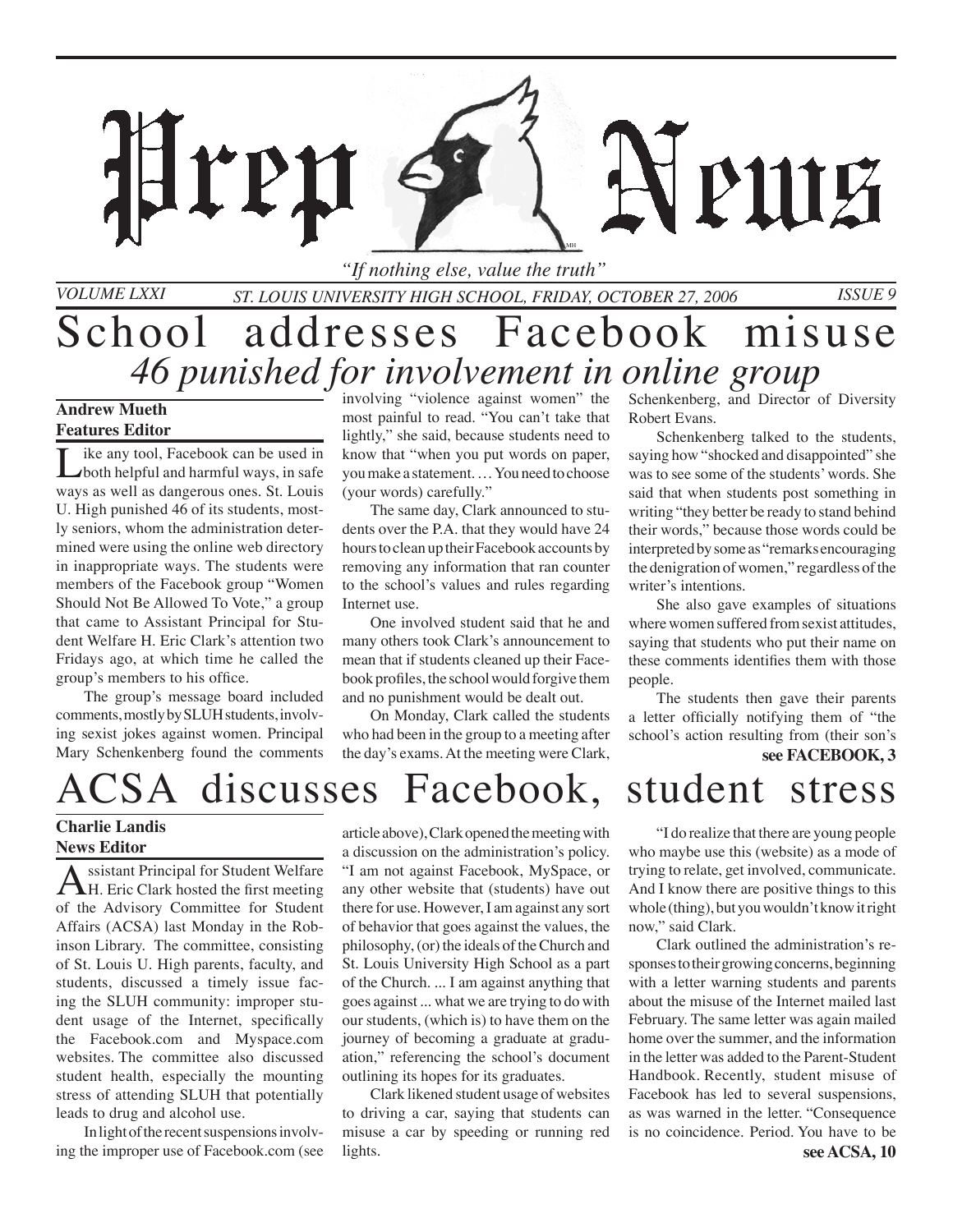## **News** October 27, 2006 Students organize diversity speaker series

#### **Dan Everson Core Staff**

Junior Ken Homan, sophomore C. David<br>Jones, and senior Jake Reft will lead a Tunior Ken Homan, sophomore C. David discussion on classism during activity period Monday, tentatively scheduled for room 221C. The discussion is the first of an educational series of interactive discussions throughout the second quarter.

A group of seven St. Louis U. High students—seniors Ryan Hollingsworth, Jake Mueller, Paul Robbins, Sean Scott, and Pat Stuchlich, along with Reft, Homan, and Jones—came together to create the series, which the students hope to continue into the second semester.

Homan described the goal of Monday's discussion: "We want students to realize what classism is and how it works at SLUH."

Homan said that, at the discussion, the leaders will challenge students to "lean into the discomfort" of discussing the issue of classism. The program features an exercise in which students will recognize where classism enters their lives, followed by discussion. Participants will then develop a definition of classism based on personal

experiences and examples. This continues with more examples of classism—such as a student's comfort visiting a relatively wealthy neighborhood as opposed to his comfort in a poorer area. To conclude, participants will discuss why classism exists and come up with practical ways to counter classism.

Discussion leaders Reft, Homan, and Jones have all received diversity training outside of SLUH. Homan spent part of his summer at Anytown Camp, a leadership and cultural diversity program sponsored by the National Conference for Community and Justice. The majority of other students involved with organizing the discussion series also have attended diversity training programs.

Director of Diversity Robert Evans emphasized student leadership in creating the discussion series. "It's a student-led initiative. It's not Diversity Team or ACES (Association for Cultural Enrichment at SLUH)," he said. "They came together, with all their different experiences. They decided this was really important, and they sought out the help of (Diversity Team moderator Nina) See and myself. We're going to support them to make this happen."

See was also impressed with the students' desire to organize the series. "A lot of them went to those training programs over the summer," she said, "and they came back excited about what they learned. They were so fired up about it and wanted to share their experiences. … A lot of times the students have powerful experiences at camps or retreats, but the experience stays there. … But I'm glad these guys have the opportunity to share their experiences."

Evans also said the discussion series is independent of the ACES Diversity Film Series, which also began this year. "While the film series isn't focusing necessarily on (specific topics like classism) that are happening in the educational series," he said, "you may see some overlap." Evans noted one already obvious overlap: discussion of Parts I and II of *When the Levees Broke* at the film series began with classism.

Future topics of discussion this quarter include sexism (Nov. 13), racism (Nov. 27), and heterosexism (Dec. 12).

"As a Jesuit (school), in our tradition, we are called to make things fair, just, and equal."

Evans emphasized the need for the **see DIVERSITY, 11**

### Counseling introduces support groups **Kevin Casey**

### **Core Staff**

Towards the end of the first quarter,<br>surveys were distributed to several homerooms regarding students' interests in several topics for small support groups. The counseling department sponsors the groups, which are being headed by counseling intern Beverly Kincade.

"I asked how could I be of service to the school, and they said it is very helpful to have small groups, so I came up with different topics and then I distributed the student surveys," said Kincade. The survey presented four topics that students could rate their interest in. The choices included a Grief Support group, a Frustrated with Family Support group, a Stress Busters group, and a Social Academy group, with the latter two chosen for having the greatest amount of student interest.

Kincade is the school counselor at

Loyola Academy, an inner-city middle school for boys. Currently, she is studying at Missouri Baptist College for her certification in elementary and secondary education. "(Working at SLUH) is going to help me fill the practicum hours for my secondary certification," she explained. She will be at SLUH until December.

According to counselor Dennis Dougan, "We surveyed the freshmen, sophomores, and juniors, and we asked them if there was a group being given which they'd prefer to do. They didn't have to pick any if they didn't want anything, and whichever (groups) got the highest amount of interest, those are the ones that we decided we'd offer." He went on to say, "We're not making anybody go to them, even though (students) said they might want to. It's up to them if they want to go, but it's an opportunity if they want to talk about things that are bothering them."

The Social Academy group session con-

sists of four meetings, once a week at activity period, which began last Tuesday and ends on November 14. "(The session) is going to be focusing on social skills, interpersonal skills, goal setting, communication, and the power of affirmation, or positive thinking," said Kincade. "It's self-directed, but we kind of work together."

Dougan added that the group's focus is "working on some social skills, ways to approach people and ask them questions, and how to read body language."

"I think all of us, even as adults, can always get better at the way we can interact with people," commented Kincade.

According to a freshman who attended the first meeting on social skills, "It helped (the guys in the group) to think more positively, watch what we say, and improve our people skills." Some things they worked on were concentration and positive responses to peer-pressure situations. "(Ms. Kincade) **see COUNSELING, 11**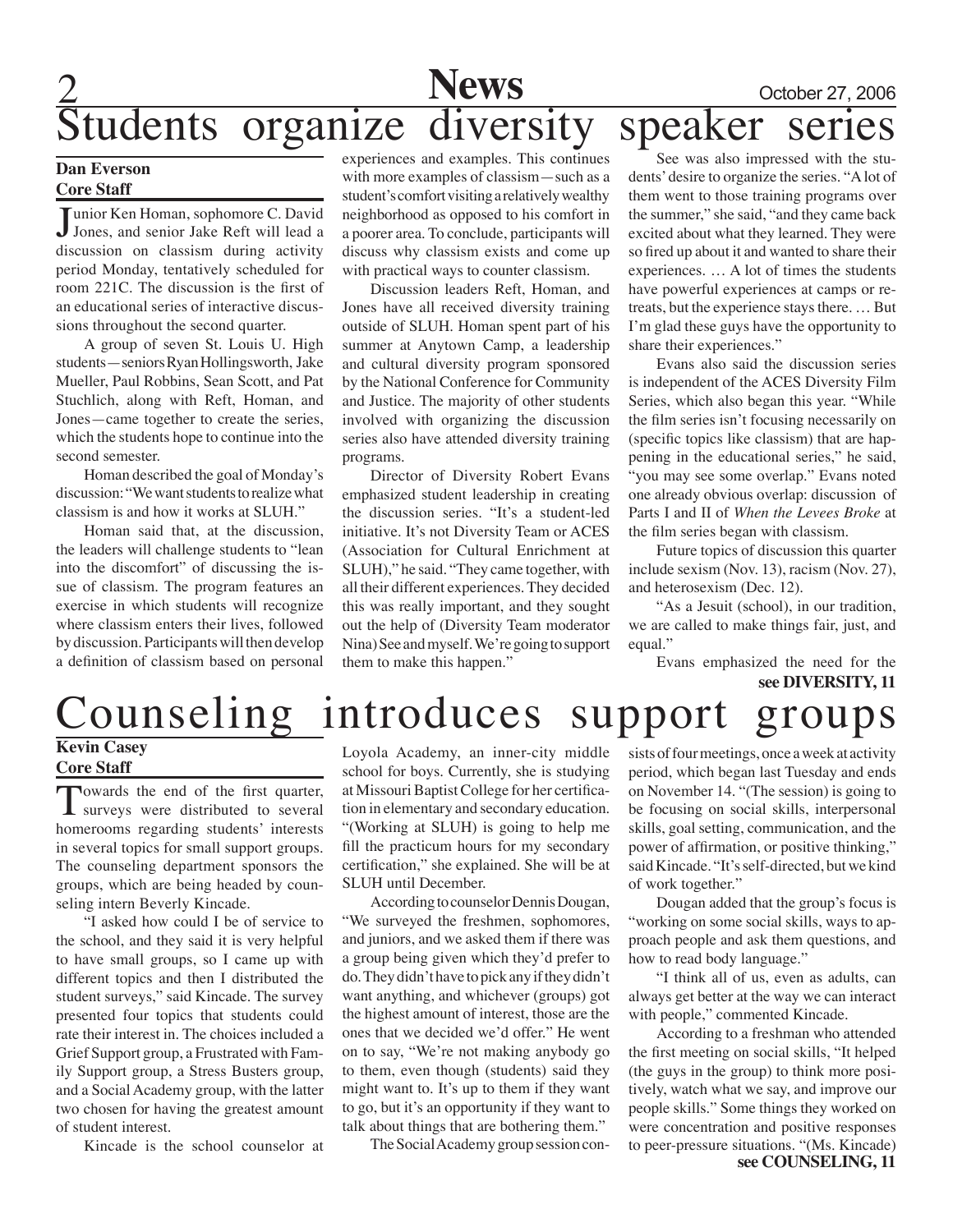## October 27, 2006 **Opinion**

## **COMMENTARY** Ronzio seeks clear policy on field use

### **Christian Ronzio Core Staff**

For the past three months, I have been trying to find a conclu-<br>sive answer to the question of whether individual students can use the stadium fields as they please. Can I just go onto an unused field and play soccer?

There is nothing in the Parent-Student Handbook regarding the use of the soccer or the football fields, though among students I've talked to and from my own perspective, it is clearly understood that it is against the rules. To me it seems almost taboo to think about being able to walk onto the soccer fields and play, but when the new soccer stadium was built last year, I thought that students might be able to do just that. I thought that the new "indestructible" turf would ensure that both students and teams could use the field without consequence. After all, the surface made up for nearly \$1 million of the Vision 2000 budget. But I went onto the field last year to play soccer, and within five minutes, we were forced to leave and simply told that we couldn't be on the field. No explanation, just that we weren't allowed.

When I began to look into it at the beginning of the year, I was pushed away with talk of a legal liability problem, that we couldn't have students running amok in a specialized stadium. Finally, Facilities Director Mr. Zarrick looked into it with the school's attorneys for me. He replied back a few weeks later that, "from a facilities standpoint, it's fine. I see no reason why we couldn't have guys going out there when there are no conflicts with scheduled practices and events." Mr. Zarrick referred me to Mr. Eric Clark, who he said would finally decide on the use of moderators and times.

When I talked to Mr. Clark, he said that he'd heard nothing about it and that it was not his area of authority at all, so he referred me to Athletics Director Mr. Dick Wehner. Mr. Wehner said that he understood it as a legal problem, that the fields were the same as the gym or weight room, and that students simply couldn't be on them. He then referred me back to Mr. Zarrick, bringing me inefficiently full circle, though Mr. Clark or Mr. Wehner are not to blame. They were both very nice and tried to help me find the right person.

It seems to me, though, that there is a fundamental gap between the administration portion of the school and the student-governing portion. I've just wanted an answer to why I can't use the field, but I've been run around between mixed up communications and confusion about the legal policy of the school.

The answer that I received the most was that, because of the nature of a stadium and the long distance from the school, the stadium was fundamentally different from the upper field, where students can do whatever they want. I would contend that the stadium turf presents much less a risk of injury since it is not covered in potholes and uneven like the upper field.

I have been assured that there will be no problem with students using the new "green space" behind the building as they please, even though it is just 20 yards from the soccer field. I don't understand what the difference between the two is, and I don't think I ever will. All I want is a clear answer and a soccer goal to shoot at after school.

### FACEBOOK

involvement) in an inappropriate, degrading web site about women."

According to SLUH's technology policy, "(a student's) enrollment at SLUH may be in jeopardy if any inappropriate content, posted or provided by (the student) communicated ideas or values that conflict with SLUH's Mission as a Jesuit, Catholic school."

The letter went on to list five conditions that needed to be met for the student's continued enrollment at SLUH, including serving a Saturday JUG, writing a reflection paper, participating in a SLUH tolerance program, and staying on probation for the remainder of the school year.

The letter also said that the incident would not go on any student's permanent record.

Twelve students who had posted on the group's message board were suspended Monday for the sexist jokes they posted.

(from 1) Clark explained that consequences follow naturally from any person's actions, and the same holds true regarding this incident. The school, he said, determined the specific punishments by "thinking through it."

> Any member of Facebook can start a group. Members send out invitations to other members to come join their group. When a student logs on, he sees a list of all invitations, with the option to accept or decline each one. Once a student has accepted an invitation to a group, his profile displays his membership. Beyond that, there is no obligation or commitment to the group. Students can post on a message board, or "wall," within the profile for the group.

> "When you get group invitations on Facebook, you just click on them and click accept, and you never see or hear about them again. They're just meaningless icons at the bottom of your page," said one student.

> > Many students involved in the incident

questioned the punishments.

"I thought they handled it poorly," said one student. "I thought it was a knee jerk reaction. … They told us how serious it was, and then they elected not to let us explain ourselves. … Then they gave us our punishment and we had to walk out. No due process at all. I think it was a mistake by them, and they should admit that it was a mistake because I think they understand now that they went way overboard. … Everyone in the group admits that it was a satire, we weren't doing it to be serious at all."

A student who had been in the group wishes the school would have sat down with the group's founder and other key members and listen to them explain what goes into creating a group and the casual nature of Facebook groups. He wishes they would have isolated everyone's particular participation in the group.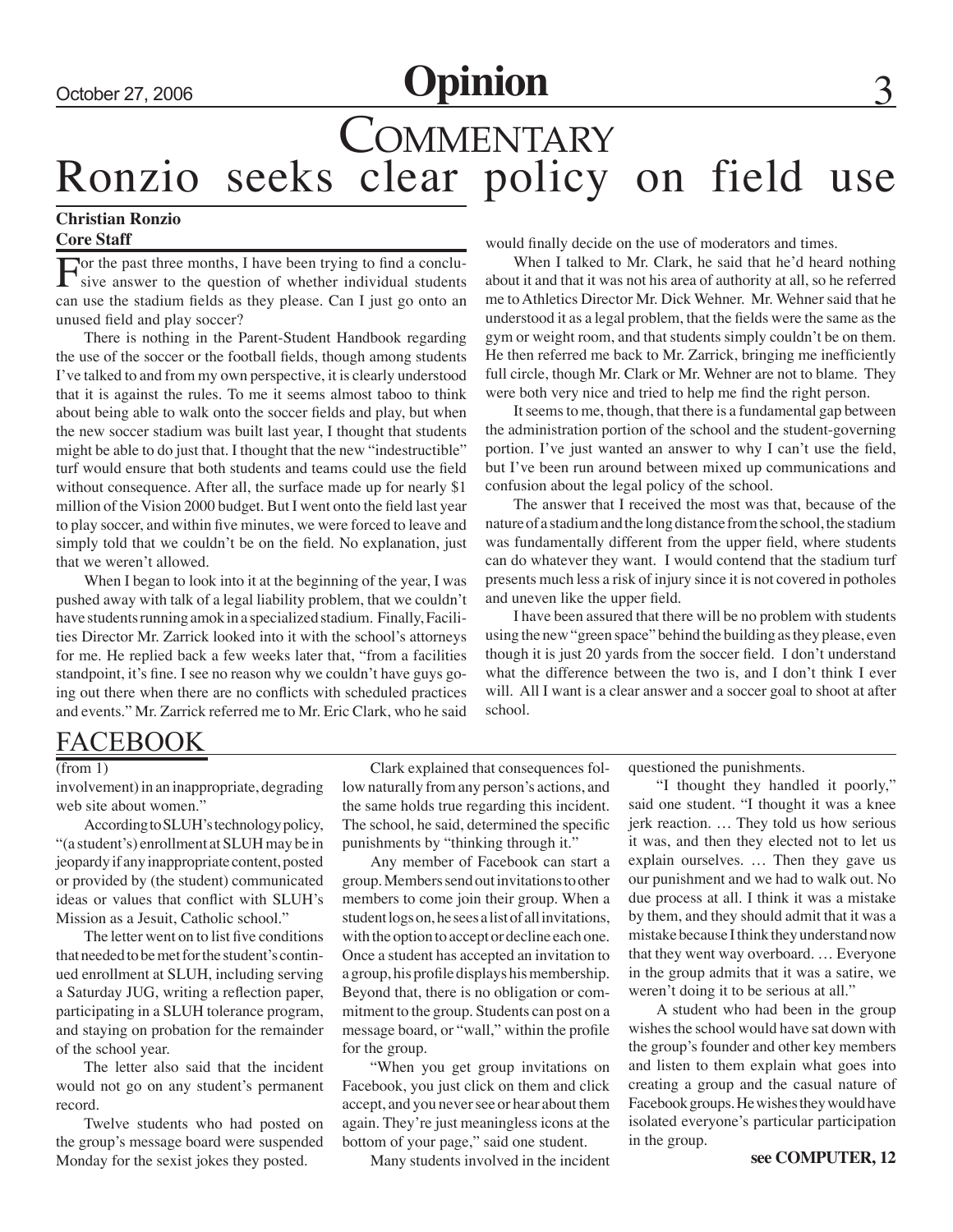

# Robotbills compete in BEST Tournament

#### **Sean Kickham Features Editor**

Five St. Louis U. High Robotics Club<br>
members trekked to St. Louis University on Saturday, Oct. 14 for the Billiken Boosting Engineering Science and Technology (BEST) tournament. The object of the tournament was to engineer a robot that could hang and pick off the most laundry from a clothesline in three minutes.

Seniors Andrew Herbig, Michael Ostermann, Peter Zylka, and juniors Ryan Layton and Jon Tylka had six weeks to create their robot with a box of supplies given to them for the competition. "You're given a set amount to do almost whatever you want with," said Robotics club president Herbig.

SLUH's robot had an arm that flung up to grab laundry. "We basically built a base out of plywood," said Herbig. "We built two arm segments out of PVC attached by a spring to give it tension. ... The claw was made out of coat hanger wire."

"We didn't even have real wheels," said

club moderator Michelle Perrin. "We had to make them out of plywood."

In the competition, the robot had to drive through a 24-square-

inch doorway and onto the octagon-shaped field. The field consisted of four quadrants. Each quadrant contained four parallel clotheslines, the highest 48 inches. A gazebo lay in the middle with criss-crossed clotheslines.

Each piece of laundry hung on the clothesline was worth 15 points. If a team hung a piece in all four quadrants, it received 100 bonus points. Laundry taken off a clothesline and put into a basket was worth ten points. Laundry taken from

the gazebo was worth about 20 points.

SLUH was able to hang one piece of laundry "and take down at least one," said Herbig.



**Senior Andrew Herbig controls the Robotics Club robot flanked closely by senior Mike Osterman (right) and junior Jon Tylka (left).**

An award ceremony was held after the tournament. Teams were awarded for best performance, most robust robot, best

> table display, best looking robot, best website, best T-shirt, and best robot engineering notebook.

 The top four teams in the performance category moved on to regionals. SLUH received fifth place, just missing a spot in the regionals.

 "I'm happy with how we did," said Herbig. "We didn't have the manpower of some of the other teams."

Perrin was also proud of the team and thought they did well comparably. "A lot of the schools

have shops and (SLUH) doesn't," said Perrin.

## Speechbills kick off season

#### **Sam Leverenz Reporter**

The St. Louis U. High speech team made the entirely-too-long trek to St. Francis Borgia in Washington, Mo. for the first meet of the 2006-2007 season on Sunday, Oct. 22. The Cicerobills featured a full compliment of orators, actors, and storytellers for this important meet that oftentimes sets the tone for the entire year.

After a surprisingly long drive (made even longer by a few wrong turns), the team arrived ready to defend their 2005-2006 championship title.

The Cicerobills were hit hard in the off season with the loss of league champion prose reader Corey Meyer and radio broadcaster Eddie Szewczyk, as well as a veritable slew of other team leaders to college. Fortunately enough for the Websterbills, they retained league champions in humorous/serious interpretation, junior Sam King, and storytelling, junior Jack Dryden, in addition to other finalists seniors Sam Leverenz and Josh Divine, and junior Joe Wright.

Under the guidance of moderator

Kathryn Whitaker, the team had been planning and practicing for this meet since the beginning of the school year, and it paid off. Every member of the team earned a ribbon in at least one category, with the acting duet of Dryden and senior John Hussung, and sophomore rookie poetry phenom Jack Erbs leading the way, earning blue ribbons in their respective categories. This display of hardware was no small feat considering the relative inexperience of the I-have-a-dream-Bills, a team dominated by new faces.

The most important aspect of the meet scoring is, of course, the ranking of each team member. These count toward the team score, as well as the running for the all-important league cup. The team's acting duets of Hussung-Dryden and senior Brad Klipfel-sophomore Andrew Fowler placed first and second, respectively, in their category, with King, Leverenz, and Wright all ranking highly as well.

Klipfel assessed the teams performance as, "not dominant, but I think we are in a good position in the overall rankings, which will be helpful for the upcoming meets."

## Pic O' the Week: Cardinal Fever



Even long-dead Spanish saints admire Scott Spezio's red goatee, as modeled here by the St. Ignatius statue. No word on whether Mr. Clark will make the Jesuit founder shave, as per the school's "seniors only" facial hair policy.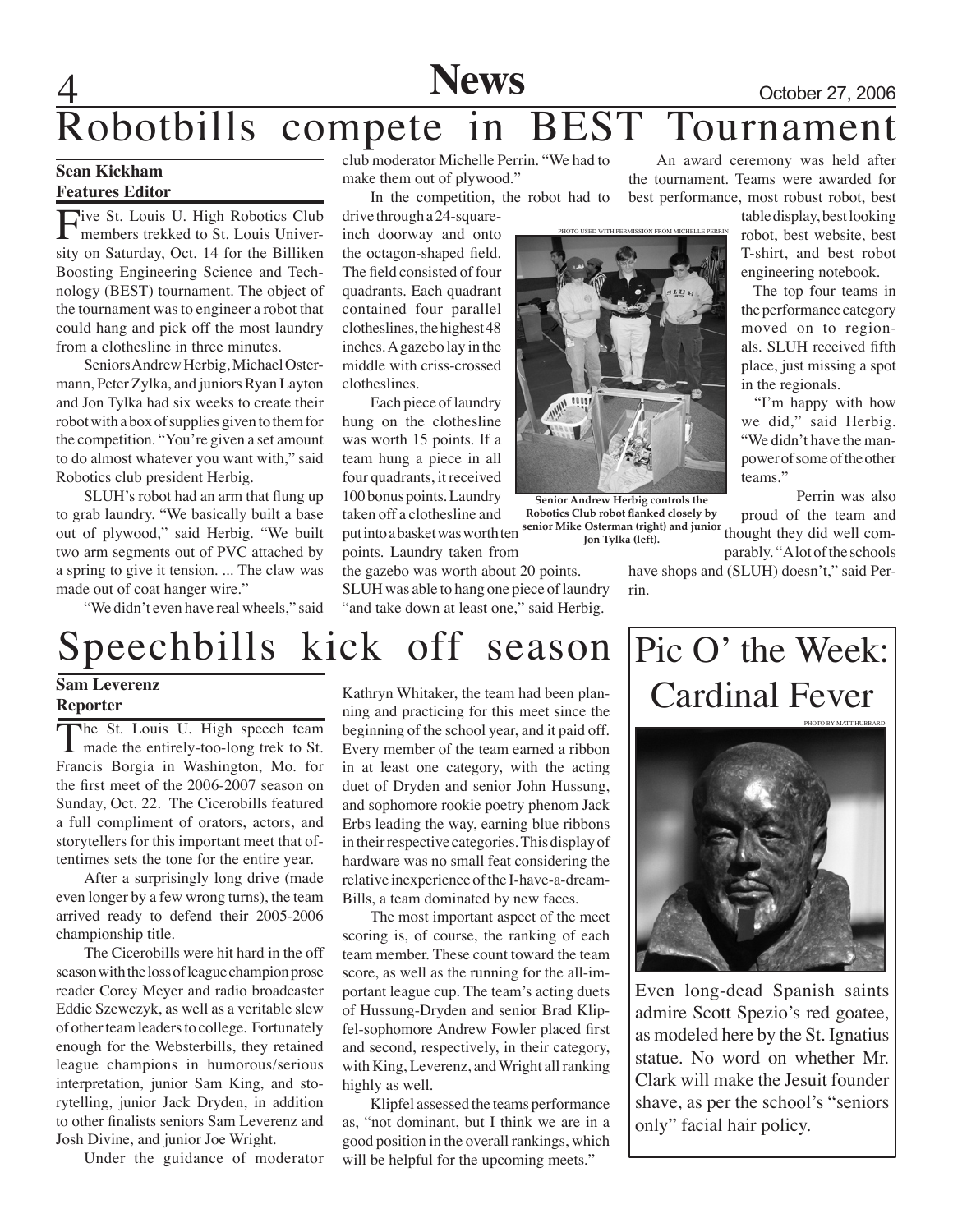# October 27, 2006 **Sports** Soccer posts losing record in past week

#### **Kevin Gier Reporter**

The past week and a half was the tough-<br>est of the season for the St. Louis U. High soccer team. Although they started the week well, beating Webster and De-Smet, they lost their two most crucial conference games (at CBC and Chaminade), and were taken into extra time by an overachieving Marquette team.

The two "easy" home games for the Jr. Bills, against Webster and Whitfield, were strikingly similar: both were played on frigid nights and were won 4-0. They also followed the same pattern: the starters came in, scored two or three quick goals, and then turned it over to the bench, which turned in an admirable performance, locking down their opponents defensively, limiting Webster to one shot from two attempts and Whitfield to no shots from one scoring chance.

The games could also be used as evidence for next year's potential starters, such as junior forward Erik Carretero, who turned in good performances in both games, scoring one goal against the Statesmen.

With one of the largest crowds of the season in attendance at SLUH's new home, the Barcabills faced off against their eternal rival, DeSmet, in a crucial MCC match two Saturdays ago. Early on, though, SLUH caught a break and was awarded a penalty when junior Chris Haffner was taken down inside the area. Cole Grossman calmly struck the ball past Spartan keeper Scott Meyer to open the scoring for the Jr. Bills.

Several minutes later, Andy Weis added a brace for the Jr. Bills; however, shortly before the halftime break, DeSmet's dangerous striker Will Bruin scored one against SLUH, giving the Jr. Bills a one-goal lead at the half.

Coming out of the break, however, SLUH barraged Meyer with shot after shot, getting no breakthrough until Matt Leinauer scored what may have been the goal of the year: going into the corner, Leinauer put up an almost hopeless shot. However, the ball rocketed flew into the top of the net, past an utterly stunned Meyer (who was pulled following the goal) and giving SLUH a 3-1 lead. However, on a controversial obstruction call that gave Bruin and DeSmet a free-kick just barely outside the 18-yard box, the Spartans pulled within one, but that was the closest they got: SLUH won, 3-2.

Head coach Charlie Martel commented post-game that, "We always bring out our best against DeSmet. … We clearly did that tonight."

Ricky Hudson, who had the obstruction foul called against him, said, "The only thing is that the striker for DeSmet is about a foot shorter than me and was standing behind me from the ref's angle. I didn't obstruct him."

Several days later, on a Wednesday night that was marred by a harsh, cold crosswind, SLUH played the CBC Cadets. In a game where control of the midfield meant everything, CBC easily intercepted SLUH passes in the middle third, in addition to winning the physical battle.

However, the game was not without

## haminade meet called off after mix-up **see SOCK 'EM, 6**

### **Ray Kreienkamp Reporter**

The St. Louis U. High swimming and<br>diving team wandered around the deck at Forest Park Community College on Monday afternoon, mulling over what lay ahead of them. Less than 24 hours away lay the most important meet of the season, against Chaminade, the Jr. Bills' toughest competition in the MCC.

As this was happening, SLUH Athletic Director Dick Wehner was back at school, receiving a phone call. On the other side of Wehner's line was a befuddled Chaminade Athletic Director wondering where SLUH's team was. It turned out that the Chaminade Athletic Director had mistakenly put the meet down for Tuesday, when in reality it should have been placed on Monday. As a result, the Chaminade swimmers were waiting for SLUH to show up at their pool on Monday as SLUH unknowingly practiced at Forest Park Community College.

Because of this mistake, it was not possible to have the highly anticipated meet. Since the MCC Championships are next week, there was no time to schedule a makeup. This mistake caused a major shakeup in the Jr. Bills' swimming this past week.

Head coach Fritz Long quickly rattled off, "One, we don't get to compete at their pool where the MCC championships are held. Two, we don't get to swim against their team. And three, it was one of our last fast meets to qualify guys for State."

"Not swimming in their pool before the MCC meet is a disadvantage for us since their pool is very dark and extremely shallow at the one end," added Long.

Another major problem is that the Jr. Bills will not see the Red Devils in competition before the MCC meet. This is a problem because Chaminade will be the Jr. Bills' toughest competition, not only because of their depth, but also because of their senior phenom, state record holder and "*Louie* Teen to Watch" Scott Jostes.

By the end of practice on Tuesday, however, many of the Jr. Bills no longer saw much disadvantage in the cancellation.

Captain Jake Roeckle said, "I was looking forward to the meet, as it would have given us a nice preview of MCC. I am not as concerned anymore, though, since we had a good practice today, and we worked on some good stuff."

In addition to the mix-up with the Chaminade meet, the Jr. Bills saw three of the four MCC schools and a very potent Lafayette team in the last week. During this time, the Jr. Bills' overall record moved to 9-2. It was a week that really helped to paint a picture for MCC's.

Against Vianney two weeks ago today, the Jr. Bills took the meet as expected from the least competitive of the MCC schools. Last Friday, the Jr. Bills were beaten 111-75 by Lafayette, but the fact that the Jr. Bills lost was insignificant because Long used this meet to prepare for the Chaminade meet and the MCC meet. As a result, many guys were swimming in off events.

**see BIG MUDDY, 6** On Thursday, Oct. 19th against DeSmet, however, it was a whole different story. In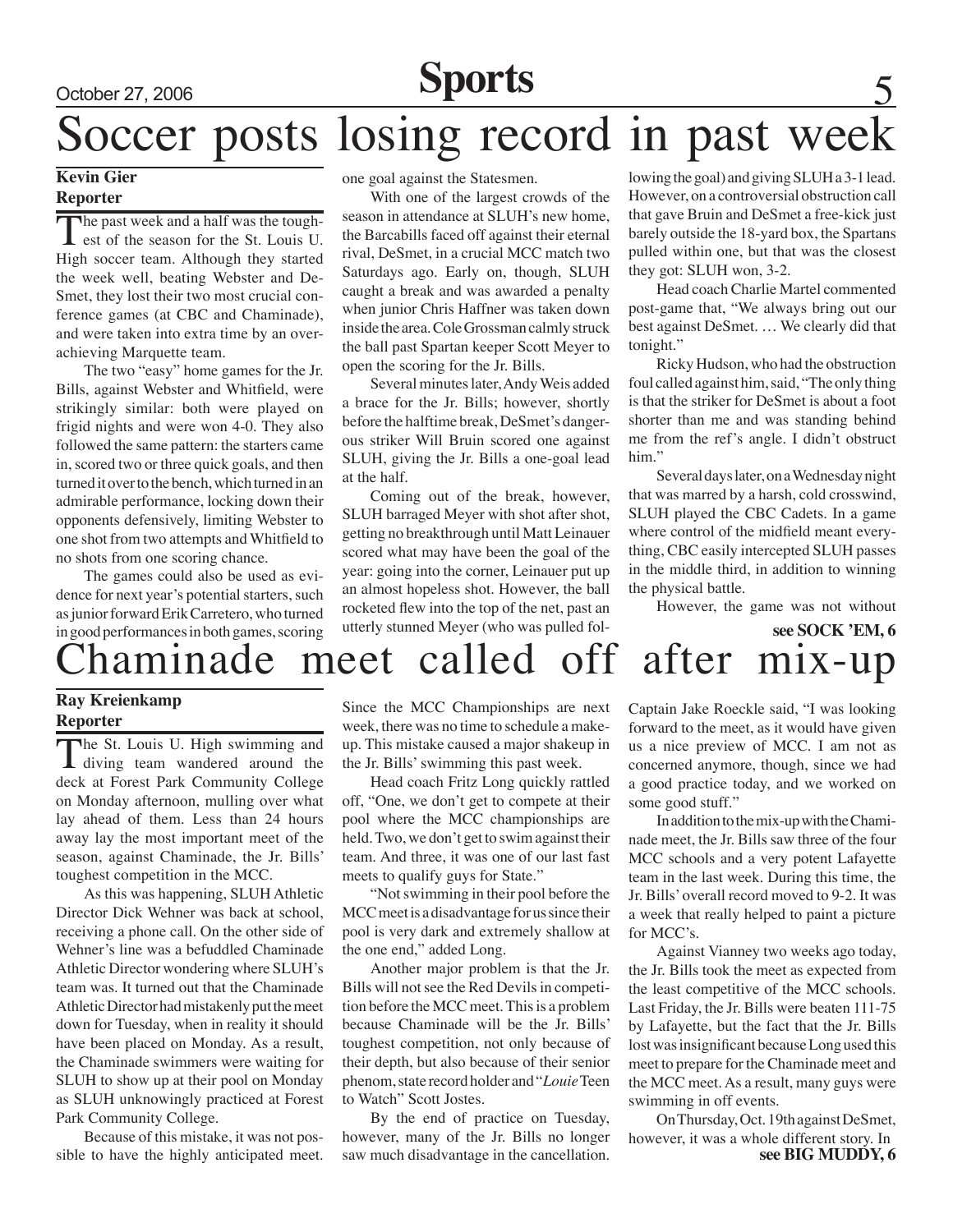## Soc 'EM

#### (from 5)

absurd amount of controversy, starting with the Cadets' first goal: a cross from a CBC defender went off the side netting, through a hole at the bottom and into the goal. Upon seeing this, the Cadets began wildly celebrating his goal, while almost all 11 Jr. Bills appealed to the referee to at least check the net for holes, if not to disallow the goal. The referee did neither, allowing the goal and leaving it to the coaching staffs of both sides to mend the side netting at halftime.

SLUH did answer the strike, however. About ten minutes before the interval, David Ziegler took advantage of a Jack Twellman rebound to level the score, 1-1.

The second half brought more of the same: CBC recovering lots of SLUH turnovers, keeping the ball muddled around the middle of the pitch, and scoring another controversial goal. The winner, however, was decided not by a disputed cross but from the penalty mark: the referee whistled Hudson for a foul in the box, and Ryan Schmidt of CB converted.

With only about six minutes left to play, CBC went into stall mode, going so far as walking to get a ball from the edge of the track for a goal kick when a ballboy held one right by the goal.

### BIG MUDDY

#### (from 5)

the end, the Jr. Bills just edged out their counterpart to the West by the score of 96-90.

"DeSmet is a good team, and even though the score is a little misleading since it was not truly our fastest meet, they will be a tough team at MCC," commented Long.

The maturing DeSmet team no longer was an easy meet for the Jr. Bills as it had been in past years. With the meet tied halfway through, the Jr. Bills got huge points with the meet on the line in their final events. In the end, the Jr. Bills rode to victory on the backs of some huge state qualifying times.

"It was really nice to see the state qualifying times near the end of the meet," remarked senior captain Joel Berger. "To have Nugent finally get state and for sophomore Will Derdeyn to pull out two state times was huge. It really shows how we can hang with the tough teams at the end of the meet."

Long agreed, adding, "I think we had a great swim at DeSmet. Both of the two teams

After a tough 2-1 loss, Martel bemoaned the refereeing, but placed the blame much more on the Valenciabills' failure to get the ball deeper into the corner, where the team normally converts its crosses.

On Saturday, SLUH traveled to Frontenac to face Chaminade on their Senior Day, expecting to beat the identity-challenged team for the second time this year. Disaster struck in the sixth minute, though, when striker and inspirational hero Michael Roach intercepted a cross and pushed it past Zane Reifsteck to open the scoring. Soon after, the Flyers/Red Devils pushed all but its forwards back into defensive positions, determined to bottle up all SLUH attacks by overwhelming the man with the ball. It worked: while the Jr. Bills dominated the possession for most of the afternoon, they were only able to get two shots on goal, both saved.

CCP only got four shots, but scored off two of them, the second coming on a Kevin Stoll free-kick that was eerily similar to the one Bruin scored on in the DeSmet game.

After the match, Martel said, "We played good … but we can beat Chaminade, if we only work a bit harder."

The Jr. Bills went to deepest West County Tuesday night to face Marquette, a team who from the start seemed to play

for a draw. SLUH responded by sinking to their level, failing to complete passes and generally playing in what assistant Charlie Clark described as "an arrogant style."

The team did get a goal in the first half, with Jack Twellman putting a low roller past the Mustang goalkeeper.

In the second half, however, the worst happened when, off a Marquette corner, the ball glanced off Ricky Hudson's leg and past Reifsteck, an own goal that accomplished the 'Stangs' dream of a level scoreline.

However, all was not lost: the game went into two extra-time periods, and in the second period, Jack Twellman put a beautiful shot on goal that curved into the upper left-hand corner, pulling out a 2-1 victory just in time for the team to watch the Cardinals take the lead against Detroit.

With Wednesday's scheduled game against MICDS cancelled because of the rain, SLUH enters district play with a 23-3 record and the No. 2 ranking in the city. They will play Roosevelt (on Senior Day) tomorrow at 2 p.m. and will play the winner of the Gateway Tech-St Mary's contest on Monday at 6. If they win this game, they will play the winner of the Chaminade-DeSmet district on Nov. 9 at Soccer Park (where they will play all their playoff games) at 7 p.m.

were equal in size, and the meet came down to the final events. So it was nice to see the swimmers step up and have good swims to win the meet."

One of these swimmers that really stepped up was Derdeyn. Derdeyn helped to carry the team against DeSmet. He turned in three state times, one on the third leg of the 200 medley relay, but also in the 100 free with a time of 51.21 and 50 free with a time of 23.24. The times were important not only because they helped the Jr. Bills to knock off the Spartans, but also because they gave Derdeyn more flexibility to swim at the state meet.

Said Derdeyn, "I am going to swim the 100 fly at state, but I wanted to qualify in the 50 free because this now gives me more options when I swim at the state meet."

The other major state qualifying time came from first time qualifying sophomore Pat Nugent. In swimming 1:06.25 in the 100 breaststroke, Nugent helped the Jr. Bills

accumulate much-needed points while also qualifing in an event that has been the weakest for the Jr. Bills in the last few years.

"I was pumped to finally qualify," remarked Nugent. "This is an event that our team has struggled with at state and in competition, so I want to help our team by dropping more time for state and being in the top three at MCCs."

"The hard work is paying off for some of those guys to get those state times," said Long. But he continued, "We still need a couple more state times. Hopefully (the swimmers) will get them in the next couple of weeks."

As a result of having these meets against all of the MCC teams (except Chaminade), including the one against CBC yesterday, the Jr. Bills now have a much better idea of the outlook for next week's conference championships. This year, it will definitely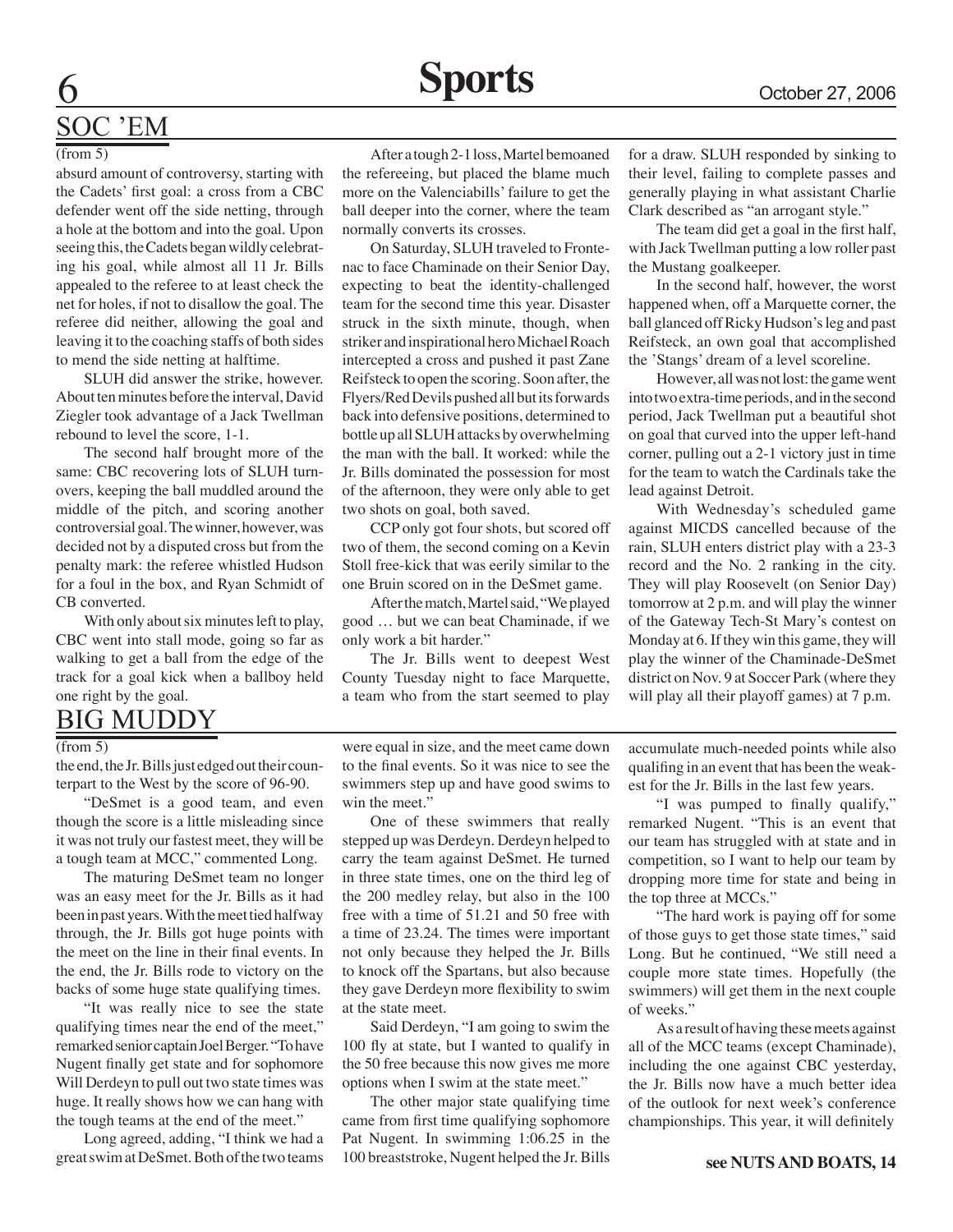October 27, 2006 **Sports**

## Kornfeldbills take first game in districts **Kevin McBrearty**

### **Reporter**

The St. Louis U. High football team<br>split their last two games with a 1-1 record. After losing to MCC rival CBC, the Jr. Bills bounced back with a big win over Lindbergh in their first district game of the year.

The Jr. Bills jumped out to a lead in district play with a victory over Lindbergh Friday night.

Both teams' offenses started out slowly, going scoreless in the first half. The first threat to score came early in the second quarter when a Lindbergh pass was deflected by a SLUH defender into the hands of a Lindbergh receiver. The receiver caught the ball and ran towards daylight, but five yards from paydirt, linebacker David Eagleton swallowed up the receiver and ripped the ball from his hands. Linebacker Ryan McDonald was right there waiting and dove on the ball to complete the turnover and end Lindbergh's chance to score.

The Jr. Bills' only threat to score in the first half came in the final seconds on a 42-yard field goal attempt from kicker Max Wheeler, but it was wide left and the Jr. Bills would have to wait until the second half for a chance to get on the board.

The Jr. Bills came out ready to play in the second half. In the opening drive of the

## **John Clohisy**

#### **Reporter**

The XC Bills took off in the District 3 **L** meet last Saturday, Oct. 21 at Parkway Central, starting the first of three postseason races in the cross country season. Despite a last-minute injury, a false start, and a course that was a few meters longer than the norm, the team managed to win the meet over second place DeSmet by 32 points.

Senior Matt Lawder battled a front-runner from DeSmet all the way through the final kick to claim the victory in 16:08.

When asked about his pre-race plans, Lawder recalled, "I wanted to go after the win, and after conference I knew it wouldn't be easy with me, Albes (runner from DeSmet), and Gorman (of Chaminade) finishing so

half, Swanston completed a screen pass to Wingo which he took 80 yards to the one-yard

line. On the next play, Swanston gave the Jr. Bills the lead with a touchdown on a quarterback keeper, 7-0.

The Flyers got on the board with a 7-yard TD run midway through the third quarter after a fumble by the Jr. Bills gave them the ball.

The Touchdownbills responded on their next drive by again going to the air. A fade pass to receiver Geno Mc-Neil from Swanston for 26 yards brought

them within range, then a two-yard pass to the corner of the end zone from Swanston to junior Eric Devlin gave them the score. After the extra point, the Jr. Bills led 14-7 entering the fourth quarter.

After a three and out by the Flyers and a short punt, the Jr. Bills took over in Lindbergh territory. The U. High offense failed to score

wins first postseason race close. My plan was to put on some moves in the middle of the race and go from there."

When asked about the race itself, Lawder commented, "There were a few surprises, like the false start. … I didn't want to go out too fast because I knew some of the other racers would sprint out in the beginning. We came through the mile in 5:04 in good shape. … Coming out of the woods, Albes (DeSmet) put on a move and had about ten meters on me, and I was a little worried because I thought he might coast to an easy finish. I surged and we were neck and neck going down the hill, each gaining a foot or two then falling back, and I gapped him with about three hundred (meters) to go."

Sophomore John Clohisy finished second for SLUH and fifth overall in 16:52. Seniors Dan Viox and Nathan Banet added to their collection of consistent solid races a touchdown and so they settled for a field goal attempt. Wheeler was dead on from



**Senior Geno McNeil (25) makes a spectacular catch against Lindbergh last Friday.**

42 yards out and the Jr. Bills padded their lead early in the fourth quarter, 17-7.

With just under three minutes left to play and Lindbergh with the ball threatening to score, defensive back Kaelan Mayfield came up with a huge interception on a would be first down for the Flyers, taking it to the house for 63 yards and 6 points. The touchdown all but sealed Lindbergh's fate.

Lindbergh would get the ball again late, but with not enough time and the SLUH defense looming, they were unable to tack up any more points, giving the Jr. Billikens their first division win of the year, 24-7.

Offensive leaders were Wingo with 103 yards rushing on 32 carries and 80 yards **see 1-0, 8**

as they moved through the field to finish in seventh and ninth, in 17:05 and 17:11 respectively. Junior Dan Warner had a breakthrough performance in his first varsity race ever, finishing in twelfth in 17:24. Sophomore David Kuciejczyk-Kernan finished strong to claim thirteenth place, rounding out the shortened varsity squad.

The JV and C teams battled the frigid weather this past Wednesday in their final meet, the Findley Invitational at Forest Park. The teams left the meet with two individual champions, freshman Tyler Jennings (C), and sophomore Austin Cookson (JV), and two team victories.

Come cheer on the varsity this Saturday in the sectional meet as they continue in their hunt for the state title. The race is at Central Fields in Forest Park, and the gun goes off at 10:00 a.m.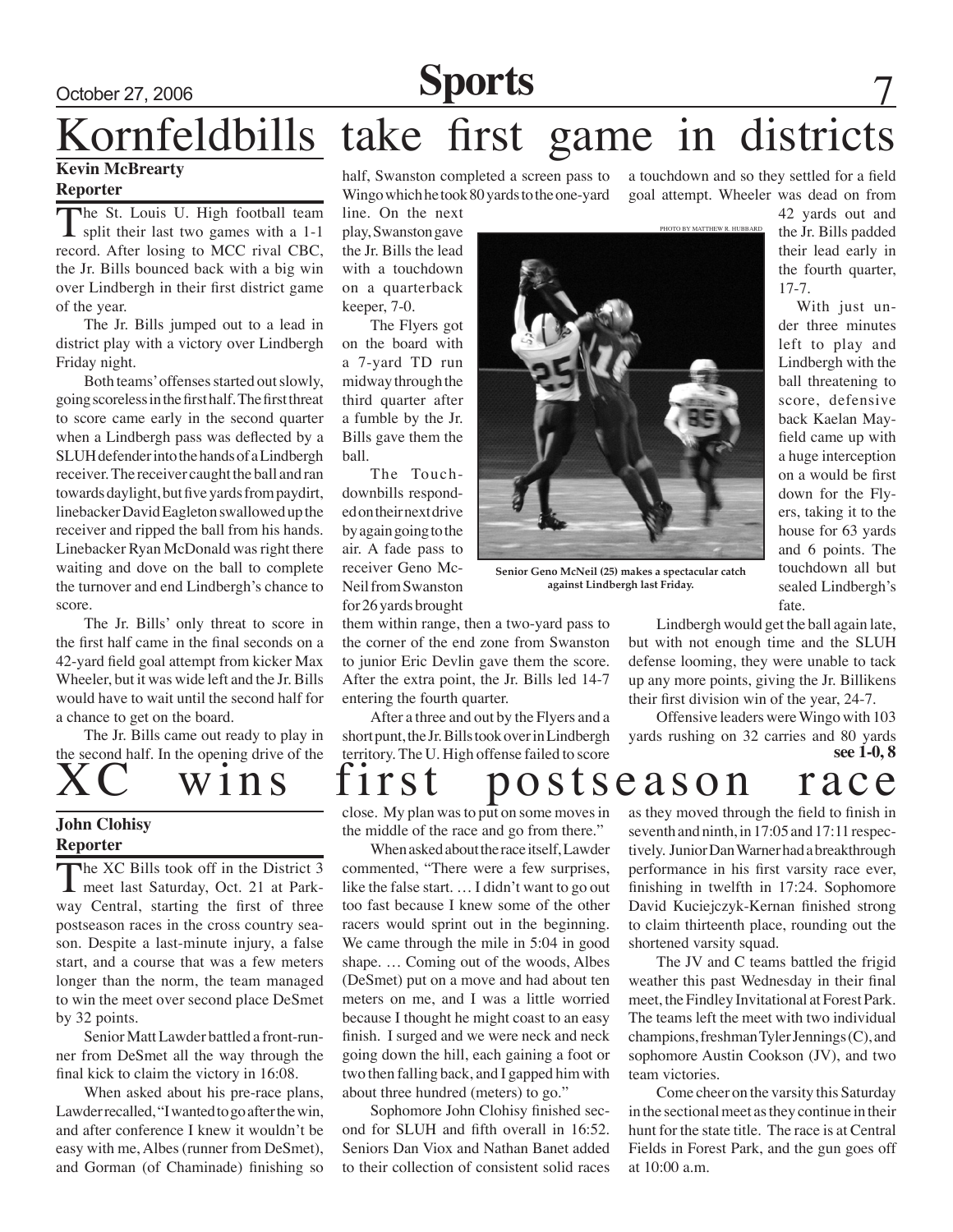#### (from 7)

1-0

ceiving on one catch. Swanston completed 7 of 17 passes for 143 yards and a touchdown pass as well as a touchdown run.

Swanston attributed the Jr. Bills' offensive success to "the screen pass working really well,… and the offensive line blocking (was) great."

Defensive leaders were Mayfield with 5 tackles and a 63-yard interception return for a touchdown, and Big Sansone with 3 tackles, one assist on a tackle, an interception and a fumble recovery.

When asked how the U. High defense was able to shut down Lindbergh's offense, Mayfield said, "We switched (defenses) this game. … Our line got a lot of pressure on the quarterback. We stopped the run, which let our defensive backs focus on the pass more."

"That was a very good ball club defensively and to put that number of points up against them was a tribute to our ball club," said head coach Gary Kornfeld about Lindbergh. Kornfeld was pleased with Swanston's performance in only his third start, saying, "He has been throwing great balls; it was a perfect strike to Devlin. We are very happy with how he has progressed and what a lift he has given us."

The Jr. Bills traveled to CBC for this year's game, but ended their chances at an MCC crown this year, losing 42-7. The Jr. Bills spent most of the game playing catch-up on offense, and CBC controlled the pace of the game, keeping their offense on the field and outgaining the Jr. Bills 468 yards to 203 yards.

The Cadets scored on the opening drive. CBC pushed their way down the field, notching four first downs before scoring on an 8-yard run.

The Jr. Bills responded by scoring on their first offensive play of the game to knot the score up 7-7. On a running back blast up the middle with no hole inside to smash through, Wingo cut back outside and avoided two tackles at the line of scrimmage with back to back stiff arms before outrunning everyone up the sideline for a 76-yard touchdown.

"Any time he touches the ball he could go the distance," commented Kornfeld on Wingo's playmaking ability.

CBC continued to attack the U. High defense hard, scoring quickly on their next drive with a 48-yard pass to retake the lead, 14-7.

The Jr. Bills' offense struggled, failing to score for the rest of the game.

"We didn't make plays. Coach was calling the right plays but we couldn't execute," said sophomore quarterback John Swanston.

CBC continued to frustrate the SLUH defense, scoring on their next drive with an 11-yard touchdown run. Mayfield said, "Our defensive line was getting pushed back, allowing the running back to get to the second level and it was hard to stop him from there."

The score extended the Cadets' lead to 14 points over the Jr. Bills. CBC scored again late in the second quarter and converted an extra point to give them a 29-7 lead entering half.

The Jr. Bills threatened to score on their first drive of the second half, but a fumble by Wingo on the CBC 21-yard line ended their chances. CBC capitalized on the turnover, scoring a touchdown on a 15-yard pass. After a blocked extra point by defensive tackle Niko Mafuli, the Cadets led the Jr. Bills, 35-7.

CBC scored one last time late in the third quarter. Following an intercepted SLUH pass, the Cadets used the shortened field to their advantage, extending their lead to 42-7 on a 2-yard touchdown.

The Jr. Bills managed to hold the Cadets' offense to a scoreless fourth quarter, but were unable to gain ground on their rival, and suffered their third loss of the season. "CBC is a very, very fine football team" said Kornfeld.

Wingo finished with 149 yards on 15 carries and one touchdown. On defense, linebackers Shipp and Eagleton led the team in tackles with 7 apiece.

The Jr. Bills take on Ritenour at Ritenour as they continue their quest to win a district title and a playoff berth.



**Yesterday evening, the Jr. Bills finished their regular season meets with the Senior meet against CBC. By the end, the Jr. Bills knocked off their opponent. Above, sophomore Ryan Berger in mid-dive.**

### **Fall 2006 National Honor Society Inductees**

**Seniors:**

David Auffenberg Ben Brooks Jonathan Burton Chris deBettencourt Josh Divine Jack Fleming Chris Gaffney Brian Hoelting Matt Hoffman Patrick Kemp Michael Kirner Bryan Kujawa Jonathan Kwock Matt Laury Sam Leverenz Michael McBride

Kyle McCollum Patrick McDonagh Robert Perkins Andrew Pulliam Kerry Read Neil Salsich David Shahin Todd Swift Ray Wagner

**Juniors:** Brendan Akos Timothy Allgire Luke Aten Michael Baumer Josh Bradley Kyle Brennan

Christopher Brown David K. Miller Zach Buchheit Michael Clanahan Daniel Everson Jared Fechter Michael Ferrell Michael Finucane Donald Geders Tim Guntli Tim Herbig Matt Holtshouser Dan James T. J. Keeley Stephen Kelly Joseph Lauth Garret Leahy Kevin Michniok

Noah Mitchell Thomas Mudd Andrew Nelson Will Pisoni Pat Probst John Reichenbach Matthew Rice Timothy Rudolph James T. Santel Matt Schaeperkoetter Tyler Schenk Steve Schumacher Kristofer Sirevaag Stephen Suellentrop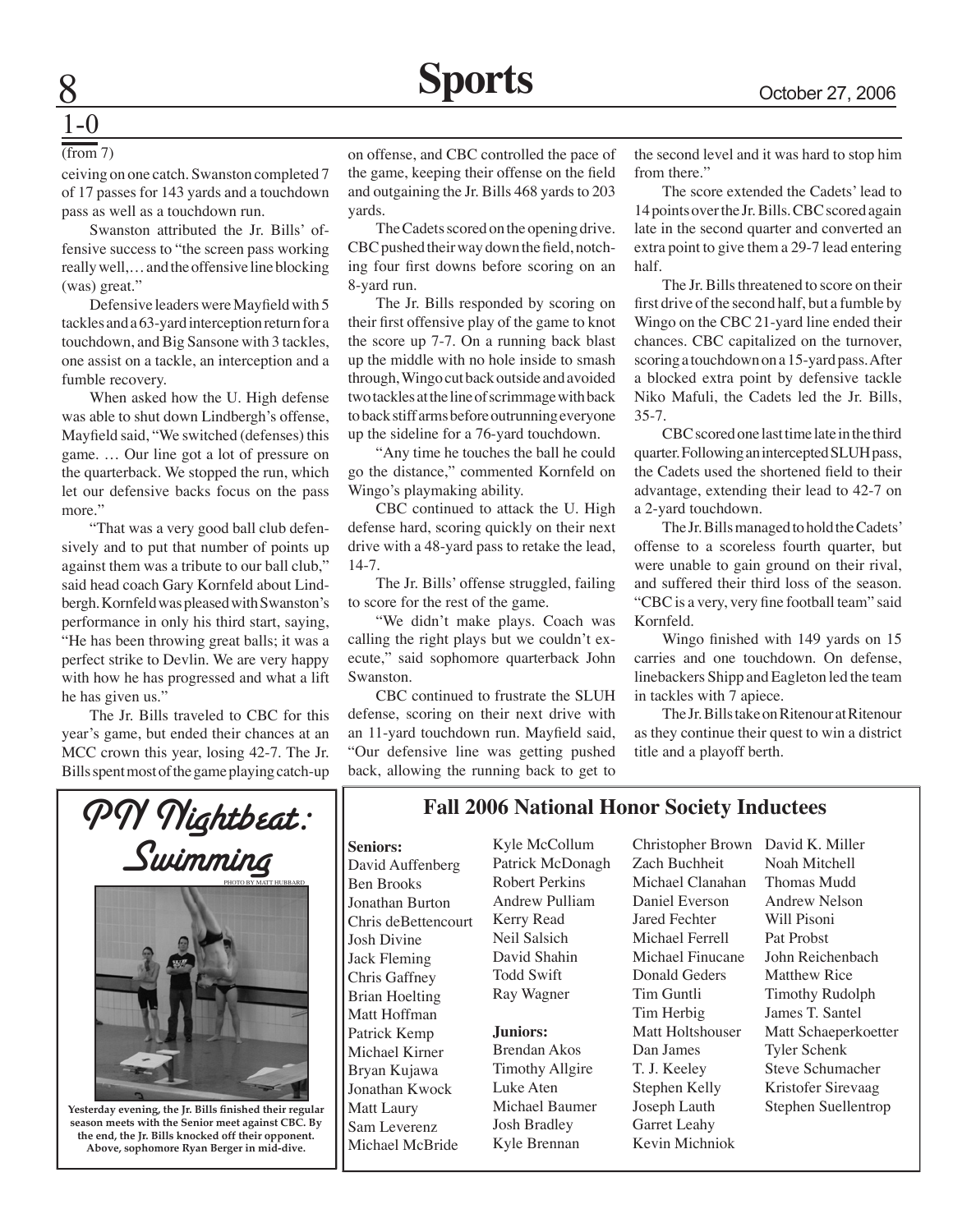### Life after Katrina: one year later *Three New Orleans students share stories* **Scott Mueller**

### **Sports Editor**

Hurricane Katrina rocked New Orleans and the Gulf area on Aug. 28, 2005. Its arrival forced hundreds of thousands of people to flea the city to destinations across the country. Kyle Lutkewitte, Jon Picou, and Tucker Bohren, all now seniors, spent the first part of their junior year at St. Louis U. High.

Lutkewitte and Picou both attend Jesuit High School in New Orleans. Bohren attends Ben Franklin High School. Lutkewitte and Picou arrived in St. Louis the Labor Day weekend after the hurricane. Bohren came to SLUH the Tuesday after they did.

All three students returned to New Orleans after the first semester to spend the second semester at their regular schools.

Picou said of New Orleans when he first returned, "It would get really dark, since none of the street lights would work."

Bohren noted of his return, "There weren't too many people back, especially in my neighborhood. There wasn't too many places open, there was still a curfew in effect."

Picou and Lutkewitte both live in Metairie, a suburb of New Orleans that escaped the worst. "I didn't live in the area which really got hit hard. I was like a mile away from that stuff, but I drove through that and there were National Guard everywhere," said Picou. "Our house and our situation, we were just extremely fortunate."

Lutkewitte said, "My neighborhood is all cleaned up, even though many people's houses are still gutted. I haven't gone into the real bad neighborhoods, where nothing's there."

"People who stayed behind told me that the water came up to our front door, like just up to it. ... They said it was so high up that if a big truck drove by everything would have come into our house. It's kind of interesting because down the block people got three or four feet of water. So our location on the block had a huge difference on us," said Picou.

"We let people stay in our house. Like some of our family and friends, we let them stay in while they were getting help and their house was getting rebuilt," commented Picou.

Unfortunately the area where Bohren lives was hit pretty hard. "The whole city by no means is fixed at all. My house isn't all the way fixed yet. We still have two rooms to re-do totally," said Bohren. "We're halfway done, and we're a lot better off than most people."

Continued Bohren, "It is a big commitment coming back. I've lived without a kitchen for the last year. I haven't had a room for a while either. It is a big thing to come back. I could see why some people wouldn't, just because it's too much work and (money)."

Jesuit High School in New Orleans is a four-story building. During the hurricane the first floor was completely flooded. Said Lutkewitte,"Last year the entire first floor was gutted, so there was nothing really there. This year everything is pretty much back to normal. The classrooms are back. The cafeteria is not running yet, and part of the administrative wing on the first floor is not running. For the first month of school the bathrooms weren't really working

yet. So we had to go in special bathroom trailers."

Picou said of the school, "It was kind of depressing to see it, because you see it every day, but you knew it was getting worked on, so that was good."

Ben Franklin High School is a three-story building and its first floor was also destroyed. Bohren commented, "Our first floor is still pretty messed up. We don't have a first floor. We have a three story school, and we don't have a first floor anymore."

Both schools are committed to rebuilding the city. "The school is really active in going out into the neighborhoods and cleaning up," said Lutkewitte.

"The school definitely encourages us to do public service outside of school, and to help rebuild stuff," said Bohren.

Jesuit High School is part of an interschool group called Youth Rebuilding New Orleans (YRNO). Explained Picou, "It is teamed up with schools in the city. They have all these projects. Like one weekend they go gut a house, like they tear everything out of it, like all the drywall. ... Or they'll go out and pick up trash in the surrounding area, pick up all the debris from the hurricane."

For Picou some differences in the city are big and dramatic, others subtle. "You'll be driving around and you notice stuff, I still do it today. I notice like a restaurant is not open, the sign is up and it's all boarded up, and you remember 'Yeah, that place was open before the storm, and it's not.'"

"There were cars that were actually flipped over and houses which kind of caved in underneath. I was shocked. I didn't think anything like that could happen. I figured a house could be flooded, but I never knew a house could be ripped apart." Picou continued, "It's kind of tough to imagine, it's something which you have to see a picture of or see it first hand."

"Everything is returning to a state of normalcy, but it's not done at all. There's still a lot of restaurants not open," said Bohren. "A lot of people are taking it as an opportunity to rebuild, and have a better store, or a better business, instead of the old stuff that they had."

"The Superdome definitely is the biggest change, it went from being like a symbol of negativity ... it was disgusting, but it's been totally re-done," said Bohren. Bohren also noted that the Saints going 5-1 is a symbol of the city's rebuilding.

"A lot of Americans think, that everything is back to normal, like everything is perfect, but it's nowhere near normal. ... Of course they can't come back in just a year."

"I think the government is kind of embarrassed that they haven't fixed New Orleans more yet, because they should be fixing it better," Bohren concluded. "We're rebuilding, just a lot slower than anyone would hope."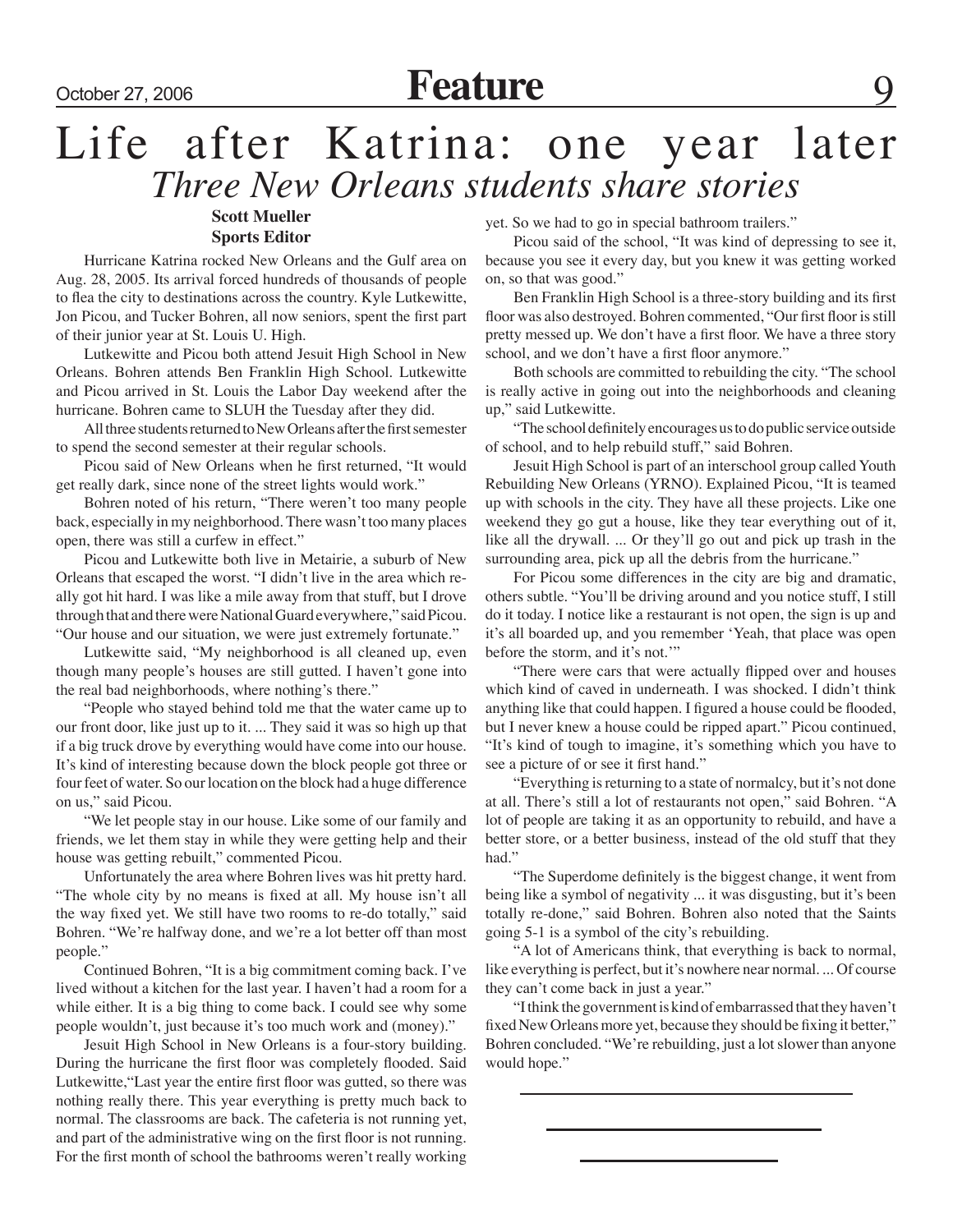10 **News** October 27, 2006

# ACSA

(from 1)

responsible for your behavior, not only as a young man but as an adult in the real world," said Clark of Internet use.

 "We don't know what we're dealing with," Clark said, referring to the administration's attempts to handle the Internet problem. Clark also stressed the importance of the parents in handling the problem, saying, "It has to start at home with the parents. They need to be aware of what their children are doing."

 Clark then opened discussion to the rest of the committee which again stressed the importance of parental involvement and how students' profiles can be seen and used by colleges and employers.

 In response to a question from parent James Kemp about the relevance of Facebook inside the home to attendance at SLUH, Clark said that students represent SLUH outside of the school, and they are held accountable for their actions off campus.

Said Clark, "How long is SLUH's arm? It's pretty long."

 Parent Liz Fadel asked how the administration discovered improper student behavior on Facebook. Clark responded that students and parents report most behavioral discretions to him.

"I don't go out looking for trouble. I don't even have Facebook. I wouldn't know how to get on it, but if I needed to get on it I could," Clark said. "Once again it goes back to their behavior, their responsibility, and their parents knowing what (their) son is doing. ... As a parent all you can do is teach your child what you feel is right or wrong."

 The discussion turned to outside organizations, such as universities and employers, looking at Facebook profiles just as SLUH does.

 Spanish teacher Myriam Aliste related a story of a former student whose brother looks at Facebook profiles of incoming freshmen for a university. "Universities are looking at those websites and (when there is) someone who says 'I get wasted every weekend' (on the Internet), that's not a student they're going to select," she said. Aliste also stressed the importance of her reputation as a SLUH teacher resting on her actions outside of school and noted that students should feel the same way about how their actions affect

their school's reputation. "It worries me sometimes. ... (Students) have to be aware of it. They cannot just play innocent anymore," she said.

 Parent Michael Schultz, who works at a university, said that his school addresses the Facebook issue in the way SLUH does. "Wherever (misuse of the Internet) happens, it can disrupt the community within the walls, and that's what we need to be very careful of." He said that incoming college students sometimes change their roommates after seeing improper Facebook profiles of other students. "We don't as a university look for it, but it drops in our laps, and we discipline on that," he said. Schultz said that he has his child's password and he checks his profile every four or five weeks.

Parent Caryn Azar said about high school use of Facebook, "I just don't think they're quite ready. ... (They) don't really understand what they're clicking 'Yes' to. ... But I think it all begins with the parents' knowing (and) getting those passwords."

 Parent Rebecca Chisholm suggested that SLUH teach its students proper Internet etiquette in computer classes. "I think they get this idea that they are somehow not responsible for what they say," she added.

 Parent Julie Soffner, a recruiter for a company, said that several job search engines such as Monster.com have links to Facebook and MySpace profiles, and that she tells her employees to look at those sites and make decisions on whether to hire based on the information in those profiles. "I think that (students') lack of knowledge of what's going on out there (is affecting them). You may not get into your college, (or) you may be the superstar at your college (and) not get the job of your dreams. You may not even get a first interview. ... When you have an applicant pool of a thousand, believe it or not (Facebook and MySpace) is what we're using," she said.

 Parent Laura Finucane said that St. Louis University had told her at an orientation meeting that they view profiles of incoming students as well, and they warned students that improper profiles could lead to denial of admission.

 Later, SLUH science teacher Mary Russo asked what method has deterred students the most from violating SLUH's Facebook policy. Junior Kris Holmes said that the presence of Clark was enough to convince him of the severity of the situation. Junior Drew Blackmon said that Clark's announcement about transferring schools if one was concerned about his privacy was enough to convince him, and that the punishments of other people who have been caught has made everybody else scared of being caught. Junior John Reichenbach said that his parents have helped him to keep his profile clean.

Holmes noted that the nature of MySpace. com, a much more easily accessible site, has led students to believe that Facebook.com has more privacy protections.

 Senior Matt Hubbard said of students believing Facebook is private: "It's the Internet. ... It would take Mr. Clark two minutes to set up a false Facebook account and go on and check everybody's (profile). ... Pretty much once you walk in the door your rights are gone because it's a Catholic school. So it's just laughable that people think the administration cannot see their Facebook sites."

 Senior Alex Mueckl said of p student ignorance toward the administration viewing their profiles: "I think there really are some mechanisms that can be employed so that students can shield themselves from some of these issues as far as privacy is concerned, but I think there are still a lot of things that students realize are pretty simple." He then described how Clark could easily access Facebook with a fake profile with his SLUH e-mail address. Mueckl also warned of how the school, universities, and employers could misread sarcastic comments on profiles and take them seriously, saying "(That) could really reflect poorly on you as a person."

 Clark agreed with that point, saying, "I can't infer what you are trying to say. I (only) know what it said. ... Whether it's sarcastic or not, you have to be careful of what you put out there."

 After completing the Internet discussion, Clark moved the agenda to the second topic: student stress leading to the use of drugs and alcohol. Clark voiced his concern on how poor time management has swamped students, leading them to drink and smoke to relieve stress. Clark asked the students on the committee what the community can do to prevent drug and alcohol use.

 The conversation quickly moved to the **see COMMITTEE, 11**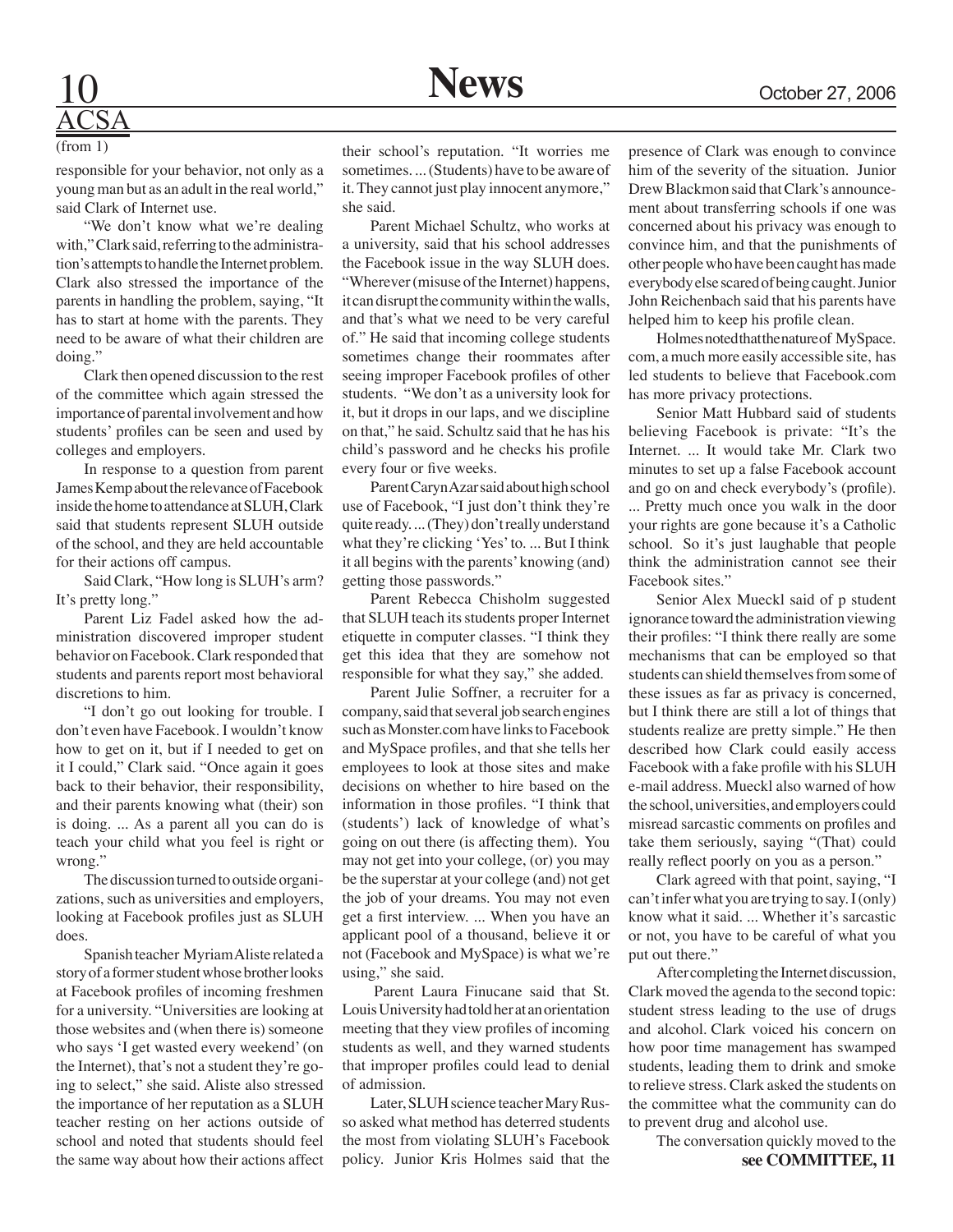## October 27, 2006 **News** 11

### COMMITTEE

stressful work environment at SLUH.

Junior Joe Lauth said, "SLUH is a pressure cooker atmosphere." He suggested that SLUH graduates return to school and talk to students about how much developing a work ethic at SLUH pays off in college.

 Junior Aaron Shephard said that incoming freshmen should be warned about the stressful workload at SLUH. However, Clark responded that the work ethic and time management of students causes the stress, not the actual workload. "I do believe that SLUH is doable. ... You are creating a lot of it on yourselves," he said.

Aliste said that some students overload on activities, which causes mounting pressure. She suggested that students limit their activities to their favorite sport in order to focus on schoolwork. "If you are willing to work in here, you are going to make it," Aliste said.

Senior David Auffenberg mentioned that

### Counseling

(from 2)

was very nice. She had a lot of interesting experiments to do. I got something out of (the session)."

The Stress Busters sessions are scheduled to begin towards the end of November and are going to include activities to relieve stress and to learn how to manage stress in everyday life.

"It's going to be fun. We're going to be making things; we're going to be doing things. We'll be managing stress and having fun with it, and just coming up with some unique techniques on how to do that," remarked Kincade. "I'm a hands-on person, so I'll always have some type of activity that we'll be doing and then relating to the topic. It's a combination of hands-on activity, discussion, and worksheets."

Kincade summed up her experience of the first group meeting, saying, "I was just really impressed with how insightful the students were. I have really enjoyed being at SLUH. I think what makes SLUH so unique is the general concern and friendliness of everyone on all levels. It really is just such a warm environment."

The group sessions are open to any student at any time, and students can sign up for them in the counseling office.

seniors applying to selective colleges have regretted their work ethic their freshman and sophomore years of high school. He said that many incoming freshman are shocked by the workload, and they immediately start to struggle. "If you get off to a pretty bad start … it can start habits that you can't dig yourself out of," he said.

Auffenberg suggested that the school emphasize that every year including freshman year counts. "Every single year matters, every single semester. I'm not saying that you can't struggle but … you've got to keep with it."

Aliste also mentioned the problems with drugs and alcohol, saying that most responsibility lies with the parents. She also said the general culture in the United States promotes under-aged drinking.

Sophomore Ben Merrill suggested that posters warning against the effects of alcohol be posted in the hallways. Sophomore Joe Scariot suggested that freshman health

### DIVERSITY

 $(from 2)$ 

student body as a whole to take advantage of the opportunities presented by the series. "We can't do it alone," he said. "We need the student body to come out and be supportive of this." Evans noted that the discussions are at Activity Period, not after school, when practices and homework frequently interfere with plans to attend events.

Homan knows from personal experience the effects discussion can have. "I know that when I first started (discussing diversity)," he said. "I was not very open about what my actual feelings were. I was in complete denial: 'No, I'm not racist! I'm not sexist!' But, it turns out, I really do have my own internal prejudices, so I'm hoping other people will realize that they themselves do, too."

Homan encouraged attendance: "Show up. It'll be a really great experience. It's interactive. It's not a lecture."

"I'm excited about it," Evans concluded, "but, again, it has to be received by the school."

 $(\text{from } 10)$  seniors applying to selective colleges have classes focus more on the bad effects of alcohol and drugs instead of highlighting different kinds of drugs.

> Blackmon said that sometimes, constant repetition of the consequences of drugs and alcohol can diminish the effect. "It gets stale. Most people get bored. … It's not always a good thing, (but) I'm not saying it's a bad thing," he said. Blackmon stressed that timing is important in teaching about the effects of drugs and alcohol, noting that it would be better to remind students periodically instead of constantly.

> Senior Paul Heffernan mentioned that mandatory drug testing for his employer has been a useful method of refusing drugs and alcohol when pressured. "I don't know if we should do it here, (but) I'm just saying that it's the easiest answer I could possibly come up with, and it works every time."

> At exactly 8:30, Clark ended the discussion and the forum.



Signups have begun for this summer's driver education classes taught by Mr. Kornfeld. Classes meet at SLUH, running from May 29 – June 1 and last from 8 a.m. – 3:30 p.m. Cost is \$390, and applications can be obtained from Mr. Kornfeld. All students must be 15 to participate.

### **Water Polo Captains**

Congratulations to the captains of the 2007 water polo team:

> Jim Heafner Kerry Read Jake Roeckle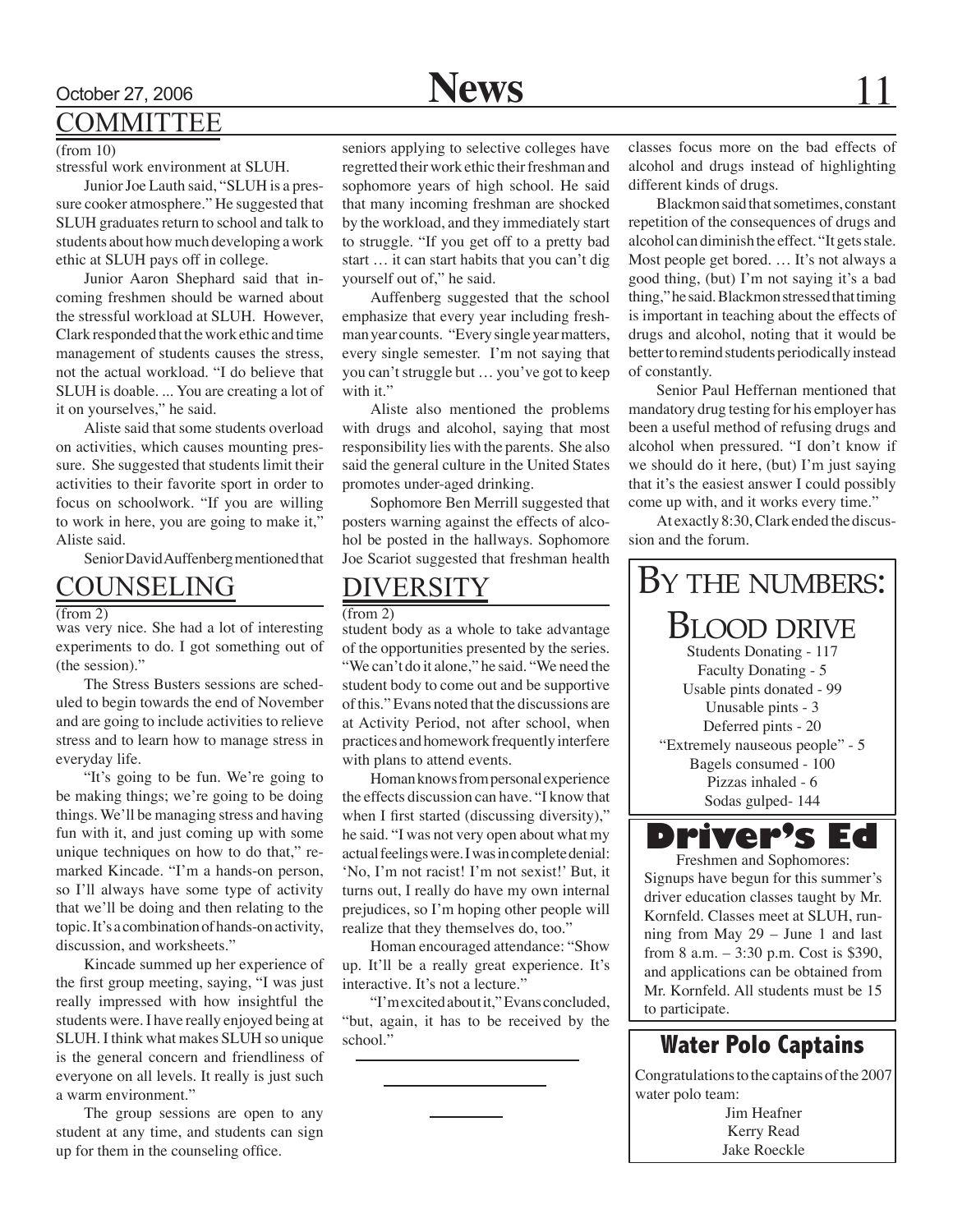## 12 **News** October 27, 2006 **OMPUTER**

(from 3)

One involved student echoed many students' sentiments, thinking the administration "overreacted, definitely." He said that his parents "thought (the punishment) was strong as well, but respected the adminstration's right to (deal out punishment)."

Another student said the school had the right to punish to a degree, but overreacted with the suspensions and year-long probation. His biggest issue was that the school could have been more lenient with those who were less involved, he said.

A parent of a student who had been in the group declared the punishment "not fair at all," saying the administration didn't gather facts and "didn't follow the guidelines in the handbook." He felt the school "accused these boys in blanket accusations," and "tarred and feathered them as racists and sexists." He would have favored a case-by-case approach to punishing the students.

Despite those reactions, Schenkenberg characterized the majority of parent response as "supportive of the school and willing to work with us to help educate their sons on the reality of Facebook and its implications. … A few have been concerned about the severity." But Schenkenberg added that the school "wanted to make a statement, and you need to make a strong statement."

Latin teacher Mary Lee McConaghy said, "Students have to realize that what they put on a computer is public domain. … Once you do that, you open yourself to the consequences."

One student not involved with the group called the group's action "absolutely wrong," and understands the school's need to punish, especially considering it is being represented on Facebook, but thinks the suspensions dealt out were "needed for some, but not all, of the members suspended." All in all, however, "For the founder and the guys that posted hateful things, I think (the punishment) definitely wasn't too harsh," he said.

McConaghy said that she thinks SLUH is a sexist environment. "I think that comes with the territory of being (in) a single-sex environment," she said. McConaghy acknowledged that in her 25 years here things have improved, which caused her great surprise and disappointment at the current group of students.

A common sentiment among students is that the group was intended as a joke, but the school handled it as a serious commitment to the belief that women shouldn't vote.

"We were basically poking fun at the ignorance of the people who actually believe the things we were writing. It was so obviously exaggerated that we didn't see how anybody could ever take it as true," said a student.

"We didn't mean it. You hear those jokes on TV and radio all the time," said another student. He got even angrier when, at last Monday's meeting, the administration "equated us with Iranian men who kill their wives. It's jokes, not threats against women. It doesn't make (the jokes) right, but they blew it out of proportion. …The punishment doesn't fit the crime."

Clark responded to that sentiment, asking, "What if the group was 'Blacks should not be allowed to vote?' Is that a joke, do you think it's funny? 'Women should not have the right to vote,' is that a joke? Mr. Clark, who's not a woman, didn't find it funny. What bugs me the most is marginalized groups are always the butt of jokes. … If it said, 'Blacks should not be allowed to vote,' you wouldn't think about joining, when it's dealing with race. You should think the same thing for any other marginalized group."

Schenkenberg said, "Use the analogy of if you go to the airport … and you casually joke about hijacking or terrorism, in this atmosphere, you're going to have to pay the consequences of that."

While this incident demonstrates some of the risks and dangers of Facebook, the school acknowledged the constructive benefits of the website.

Clark said, "The school, and Mr. Clark, is not against Facebook. … Students misuse Facebook or MySpace (just like) students misuse cars. Cars aren't bad; you can use them in a productive way. Facebook isn't bad. You can use that in a productive way: it builds community, et cetera, et cetera. People abuse Facebook, and that's what happened."

While the administration declined to explain how they found out about the group, they did not search or check Facebook profiles.

"Let me just say that Mr. Clark doesn't look for trouble; trouble falls into his lap,"

Clark said, continuing that he doesn't have time to monitor Facebook himself nor does he plan to begin checking as of right now.

One student felt that the school didn't research the situation enough before dealing out justice. "They just listed off names at the meeting and didn't look into the posts or members of the group," recalling that they called the name of a student who attends DeSmet, ready with a letter for him to take home to his parents.

Schenkenberg explained why the students will be required to attend tolerance classes: "What you do in disciplining students besides holding them accountable for their actions is try to educate them on the errors of their ways."

She said, "This whole idea of students participating in something on tolerance is tied to North Central, and didn't surface because of this incident." The self-study's diversity committee has been working on the tolerance program.

Having dealt out punishments, Clark said, "I've done all I can do," to warn all students about the risks of Facebook.

"I sent the letter home at the end of the school year last year," he continued. "I know I got on the P.A. last year also, so that's two things. Then I sent the letter home at the beginning of this school year, that's three things. I put it in the Parent-Student handbook, that's four things. Then I just made another announcement on the thirteenth, that's five things. I'm a firm believer that if I tell you to do something once, it needs to be done. … So I feel I don't need to say anything else."

He recommended that when making their online profiles, students should "remember that thing, 'What would Jesus do.' … Think, 'Would this be acceptable for anybody to read, would my mother want to read it, would my father want to read it, would Mr. Clark want to read it?' That's all you need to do."

"There are students who are … trying to justify saying there are other websites out there (just as bad or worse). I'm sure there are. Am I to go look for them? I don't look for trouble; it falls in my lap. All I'm asking students is to be responsible for their behavior," Clark said.

*Jim Santel and Charlie Landis contributed reporting to this article.*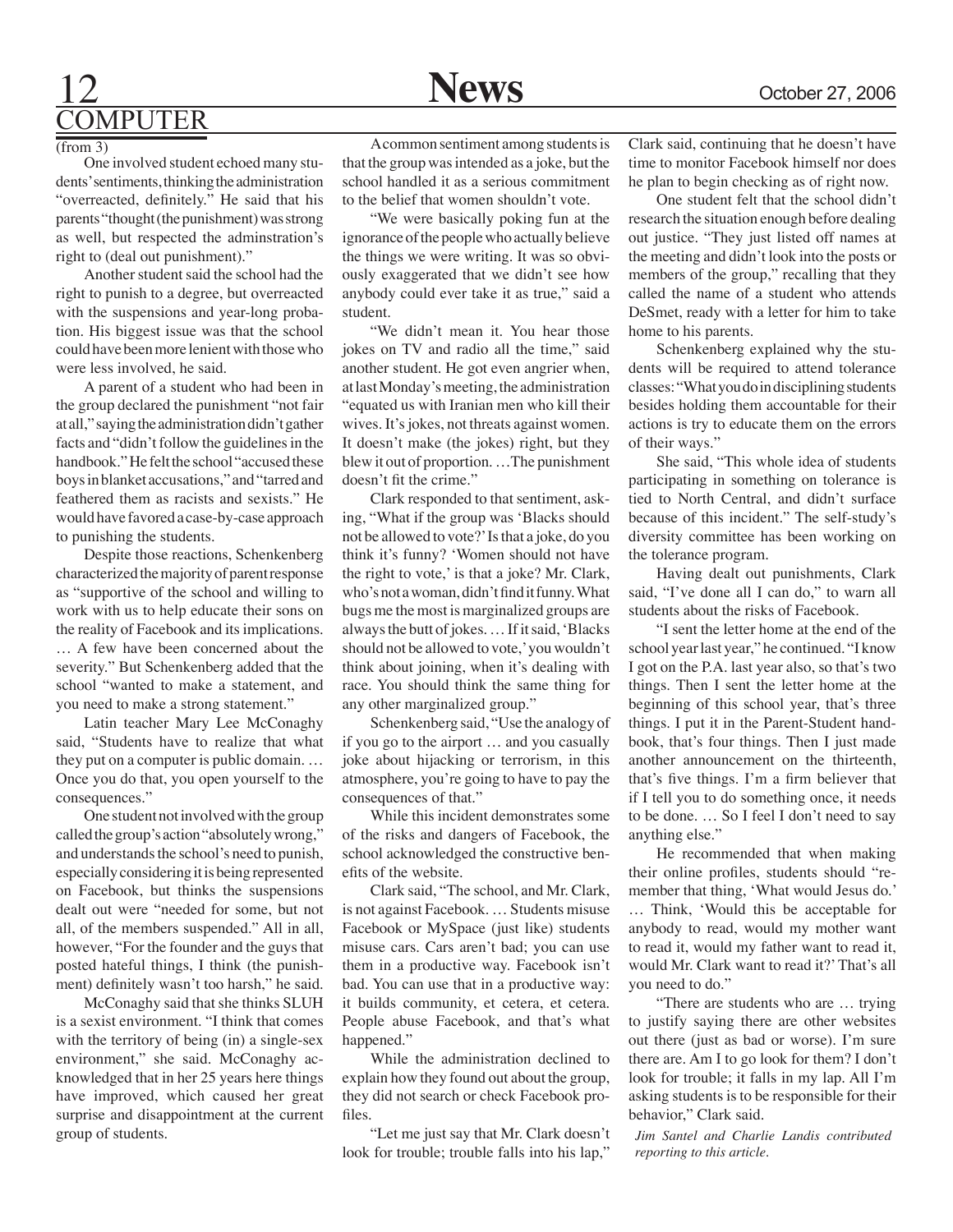## October 27, 2006 **Platform** 13

## $\sum_{\text{S}}$  the student-run newspaper of St. for potential articles, the *Prep*

As the student-run newspaper of St.<br>Louis University High School, the *Prep News* is a weekly publication that strives to inform the SLUH community about events and people, with its focus on those pertaining to the school, primarily through the written word.

The *Prep News* is neither the voice of the administration nor the students. Rather, the newspaper serves to gather and distribute information for the entire school. The *Prep News* editors and staff members make every effort to be objective in their news coverage and editing.

The organizational structure of the *Prep News* differs slightly from that of recent years. This year the *Prep News* has two news editors, one photography editor, one sports editor, and two features editors. The members of the editorial staff are co-workers and share equally the duties of writing, copy-editing, layout, and staff management. All of the editors share responsibility and leadership of the paper. The editors are supported by a core staff of regular reporters, who are frequently underclassmen.

It is the role of the editors to seek out and facilitate the reporting of all significant news at SLUH. While any faculty member or student is welcome to submit suggestions for potential articles, the *Prep News* is never obligated to publish any article idea; the editors reserve the right to deem any potential article un-newsworthy and retain it from publication for this or any other reason.

Our primary emphasis as editors of the *Prep News* is upon clear and accurate writing and careful editing. But we do attempt to include some visual expression—photography, drawing, technical aids, etc.—in every issue. Despite our desire to make the paper visually appealing, we commit ourselves not to allow form to supersede substance.

The *Prep News* strongly encourages underclassman involvement, and our office on the second floor of the Jesuit Wing, room J220, is always open for involvement, criticism, praise, or suggestions. Without student reaction and feedback, the *Prep News* could not function.

If the *Prep News* is inaccurate, we will try to correct any significant error in the following issue.

Furthermore, the editors assume sole responsibility for the text of news and sports articles, features, and editorials. We encourage faculty or students who take issue with the manner in which the news was reported or find an error to bring it to the attention of the editors, not the individual reporters.

# $\sqrt{\text{OLUME 71}}$  EDITORIAL POLICY

The Volume LXXI *Prep News* editorial<br>policy serves the purpose of being the vehicle of the personal opinion, whether from students, faculty, or others wishing to voice an opinion. All topics discussed in the section will be related to St. Louis University High School.

Nothing published either as an editorial or as a letter to the editor should be considered the opinion of the school, the administration, or anyone other than its author or authors.

A *Prep News* editorial is the opinion of all six editors on a particular topic. In their writing, the editors will make a strong attempt to express their views in a clear and accurate fashion.

A commentary is defined as an opinion of one member of the *Prep News* staff, not of the *Prep News* itself.

Every member of the SLUH community is welcomed and encouraged to submit a letter to the editors. Every letter received by the editors will be read and given consideration. All letters must be signed, but the author's name may be withheld from publication by request and at the discretion of the editors.

The *Prep News* editors reserve the right to edit any submissions for publication in order to meet grammatical standards, but they will not skew the author's original intent. Also, the editors reserve the right to withhold from publication any submission if it is deemed vulgar, tasteless, or otherwise inappropriate.

All authors wishing to have letters published must submit them by 4:00 p.m. the Wednesday before the letter is to be published.

Letters can be given to any *Prep News* editor or moderator. In addition, letters can be mailed to the *Prep News* courtesy of St. Louis University High School, 4970 Oakland, St. Louis, MO 63110, or e-mailed to prepnews@sluh.org

St. Louis's *only* weekly high school newspaper

www.sluh.org prepnews@sluh.org

### Volume LXXI, Issue 9 "Favorite ballpark staple" credits

**News Editors:** Charlie "rally towel" Landis, Jim "Fireworks" Santel

**Sports Editor:** Scott "lucky hat" Mueller **Features Editors:** Andrew "scorecard/pencil" Mueth, Sean "big finger" Kickham **Photography Editor:** Matt "Rally Monkey" Hubbard

**Core Staff:** Christian "poncho" Ronzio, Dan "Official World Series ticket lanyard" Everson, Kevin "Build-A-Fredbird" Casey, Pete "official 2006 St. Louis Cardinals media guide" Mackowiak, Jerry "pine tar" Lakin **Reporters:** George "body suit" Boston, Kevin "soda helmet" Gier, Ray "jumbo hot dog" Krienkamp, John "face paint" Clohisy, Kevin "air horn" McBrearty, Brian "t-shirt slingshot" Bettonville, Sam "Jumbotron" Leverenz **Moderator:** Mr. Steve "peanuts" Missey **Advisor:** Mr. Frank "icy cold one" Kovarik

The *Prep News* is a publication of St. Louis University High School. Copyright ©2006 St. Louis University High School *Prep News.*  No material may be reprinted without the permission of the moderator and editors.

## **PN ON THE WEB**

To find the *Prep News* on the SLUH website:

From www.sluh.org, click on the links to the Student, Parents, or Alumni pages, then click on the link to the *Prep News*.